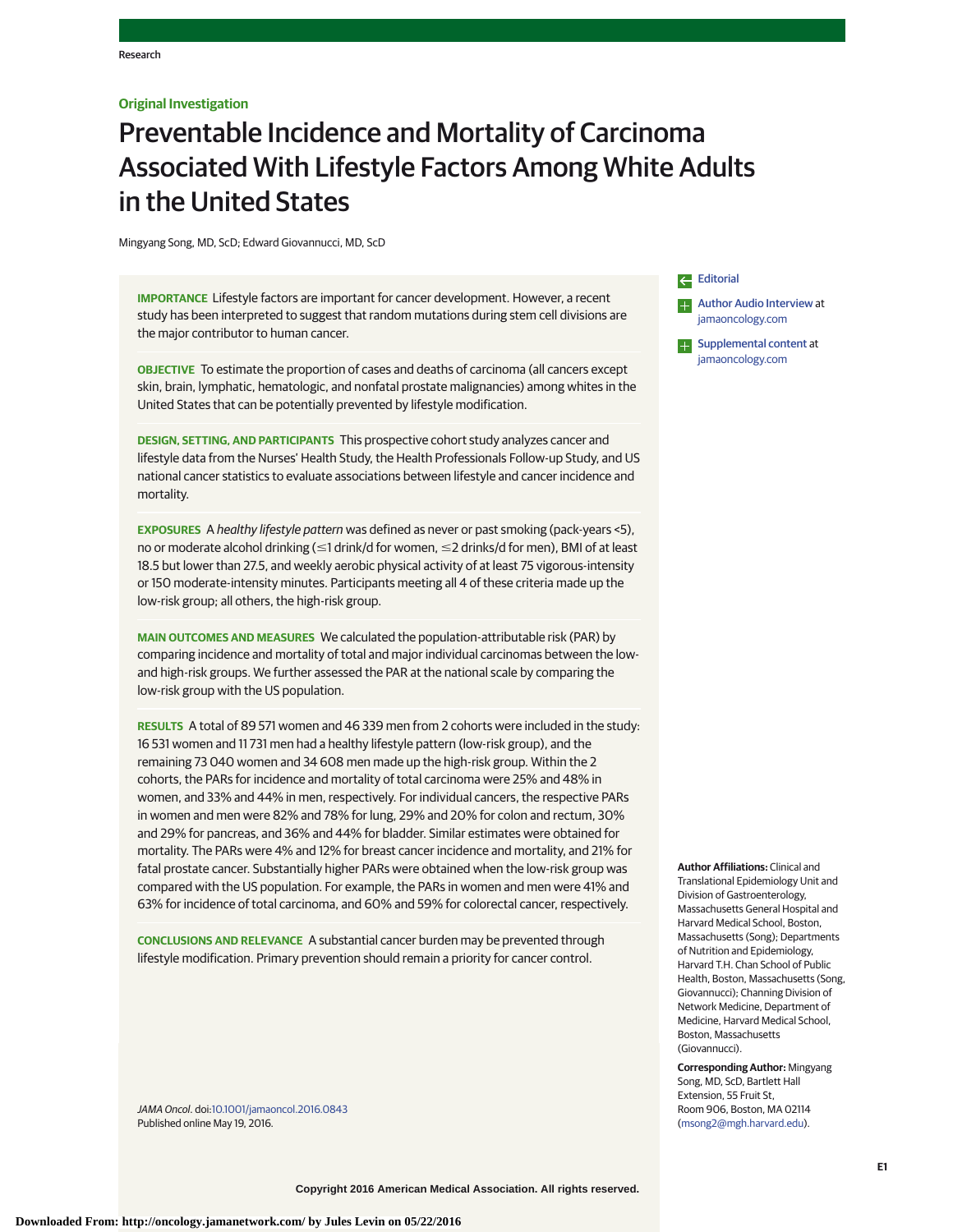The second leading cause of death in the United<br>States, with 1.6 million new cancer cases and 0.6 mil-<br>lion cancer deaths projected to occur in 2016.<sup>1</sup> The can-<br>car mortality rate, and ard ard ard to the 2000 US standard States, with 1.6 million new cancer cases and 0.6 milcer mortality rate, age-standardized to the 2000 US standard population, decreased from 199 to 163 per 100 000 between 1969 and 2013.<sup>2</sup> However, this decline (17.9%) has been modest compared with the dramatic decrease in heart diseasemortality (67.5%) during the same period, highlighting the need for further efforts in cancer prevention and treatment.

Epidemiologic studies have established several lifestyle factors that increase cancer risk, such as smoking, alcohol use, obesity, and physical inactivity.<sup>3</sup> However, this substantial body of knowledge has been challenged by a recent study, $4$  which found a high correlation between the number of stem cell divisions of a given tissue and the lifetime risk of cancer in that tissue. This finding led some to conclude that only a third of the variation in cancer risk among tissues is attributable to environmental factors or inherited predispositions, while most is due to random mutations arising during stem cell divisions, so-called bad luck. This study has been widely covered by the press and has created confusion for the public regarding the preventability of cancer. Many arguments against the bad luck hypothesis have been made,<sup>5-12</sup> including the notion that external environmental factors may influence cancer development through promotion of DNA damage<sup>13</sup>; yet none of these reports has provided original data to assess the preventability of cancer through modification of extrinsic factors.

Therefore, we estimated the contributions of common lifestyle factors to cancer burden by comparing cancer incidence and mortality between the participants who had a healthy lifestyle (low-risk group) and those who did not (high-risk group) in 2 nationwide cohorts. We further explored the potential capability of lifestyle modification for cancer prevention at the national scale by comparing the low-risk subgroup of our cohorts with the US population. Because our cohorts' participants were predominantly whites, to avoid any influence of different racial distributions on the comparison with the general population, we only included whites in the analysis.

# Methods

# Study Population

The Nurses' Health Study (NHS)<sup>14</sup> and Health Professionals Follow-up Study (HPFS)<sup>15</sup> are 2 ongoing US cohorts that respectively enrolled 121 700 registered female nurses aged 30 to 55 years with about 70% response rate in 1976 and 51 529 male health professionals aged 40 to 75 years with about 25% response rate in 1986. Similar follow-up procedures have been used in the 2 cohorts. $14,16$  In brief, participants completed a detailed questionnaire about their medical history and lifestyle at baseline and every 2 years thereafter. Dietary intake was assessed using validated food frequency questionnaires every 4 years. The response rates have been 95.4% in the NHS and 95.9% in the HPFS for each of the questionnaires though 2010. In the present study, we used as baseline 1980 for the NHS and 1986 for the HPFS, when we first collected detailed lifestyle data.

## **Key Points**

**Question** How many cancer cases and deaths in the United States can be attributed to lifestyle factors?

**Findings** In this cohort study of a portion of the US white population, about 20% to 40% of cancer cases and about half of cancer deaths can be potentially prevented through lifestyle modification. These figures increased to 40% to 70% when assessed with regard to the population of US whites, and the observations are potentially applicable to broader segments of the US population.

**Meaning** Primary prevention should remain a priority for cancer control.

We identified 16 531 women from the NHS and 11 731 men from the HPFS who met the 4 healthy lifestyle criteria for the low-risk group: (1) never smoking or past smoking (packyears <5); (2) no or moderate alcohol drinking (≤1 drink/d for women, ≤2 drinks/d for men), as recommended by the Dietary Guidelines for Americans<sup>17</sup>; (3) BMI of at least 18.5 and lower than 27.5; and (4) weekly aerobic physical activity of at least 75 vigorous-intensity or 150 moderate-intensity minutes (7.5 metabolic-equivalent [METs] hours per week), as recommended by the 2008 Physical Activity Guidelines for Americans.<sup>18,19</sup>The remaining 73 040 women and 34 608 men who did not meet all the 4 criteria and had complete lifestyle data were classified into the high-risk group (eFigure 1 in the [Supplement\)](http://jama.jamanetwork.com/article.aspx?doi=10.1001/jamaoncol.2016.0843&utm_campaign=articlePDF%26utm_medium=articlePDFlink%26utm_source=articlePDF%26utm_content=jamaoncol.2016.0843). This study was approved by the institutional review board at Brigham and Women's Hospital and Harvard T.H. Chan School of Public Health. Written informed consent was obtained from all study participants.

### Lifestyle Assessment

Height, body weight, smoking, and physical activity were selfreported on biennial questionnaires. Physical activity was calculated by summing the products of time spent on a variety of leisure-time activities with the average MET for that activity.20 Alcohol use was self-reported every 4 years on the food frequency questionnaires.<sup>21</sup> We calculated the overall dietary score according to the Alternate Healthy Eating Index, <sup>22</sup> which is designed to target food choices and macronutrient sources associated with reduced chronic disease risk. Detailed sources of US lifestyle data are provided in the eMethods in the [Supplement.](http://jama.jamanetwork.com/article.aspx?doi=10.1001/jamaoncol.2016.0843&utm_campaign=articlePDF%26utm_medium=articlePDFlink%26utm_source=articlePDF%26utm_content=jamaoncol.2016.0843)

#### Outcome Ascertainment

The primary outcomes of this study were incidence and mortality of total and major individual carcinomas. For total carcinoma, we excluded from all cancers those in the skin, brain, lymphatic, and hematopoietic tissues because these cancers likely have other strong environmental causes than the ones considered in the current study, such as UV exposure, infections, irradiation, and exposures to carcinogenic substances. The total carcinomas we studied account for about 90% of all cancer deaths among the US white population. For individual carcinomas, we included those with at least 10 cases occurring in our low-risk subpopulation. Given the concern about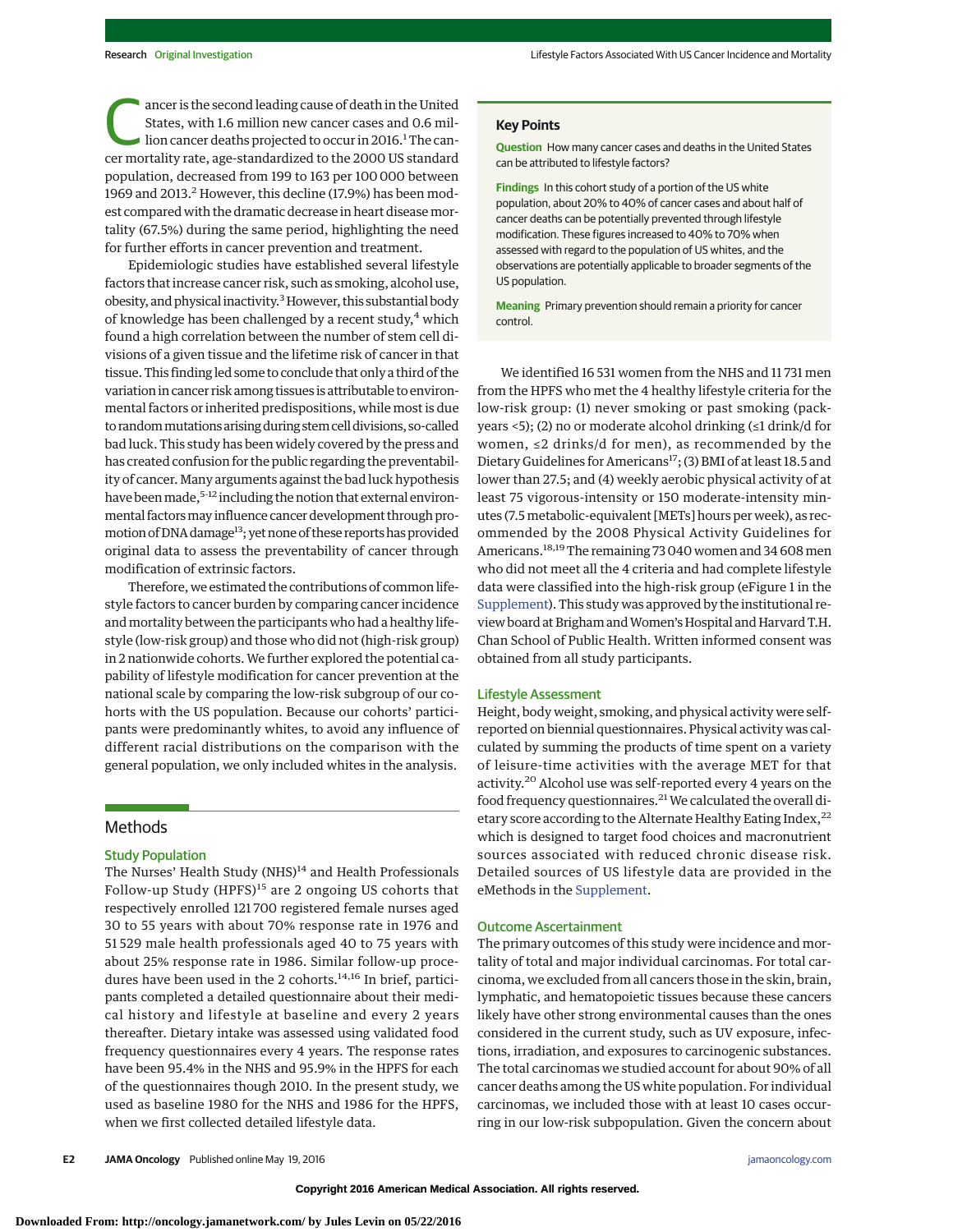#### Table 1. Comparison of Lifestyle Factors in the Low- and High-Risk Groups and in the US White Population in 2010<sup>a</sup>

|                                                                 | Women             |                    |                               | Men               |                    |                               |
|-----------------------------------------------------------------|-------------------|--------------------|-------------------------------|-------------------|--------------------|-------------------------------|
| Variable                                                        | Low-Risk<br>Group | High-Risk<br>Group | <b>US White</b><br>Population | Low-Risk<br>Group | High-Risk<br>Group | <b>US White</b><br>Population |
| Smoking, % <sup>b</sup>                                         |                   |                    |                               |                   |                    |                               |
| Never                                                           | 78                | 31                 | 66                            | 83                | 26                 | 54                            |
| Past                                                            | 22                | 61                 | 18                            | 17                | 69                 | 25                            |
| Current                                                         | $\overline{0}$    | 8                  | 16                            | $\mathbf{0}$      | 5                  | 21                            |
| Met 2008 federal physical activity quidelines, % <sup>b,c</sup> | 100               | 63                 | 47                            | 100               | 83                 | 54                            |
| BMI, mean                                                       | 23.4              | 26.7               | 26.9                          | 24.4              | 27.3               | 26.4                          |
| Alcohol consumption, median, drinks/d                           | 0.1               | 0.1                | 0.5                           | 0.4               | 0.7                | 1.4                           |
| AHEI score, mean                                                | 48.1              | 46.4               | 39.0                          | 43.8              | 40.5               | 35.7                          |

Abbreviations: AHEI, Alternative Healthy Eating Index<sup>22</sup>; BMI, body mass index (calculated as weight in kilograms divided by height in meters squared).

a All variables are age-adjusted based on the age distribution of the US population in 2000.

smokers were persons who had smoked at least 100 cigarettes in their lifetime but no longer smoked at all.

 $c$  The 2008 federal guidelines<sup>18,19</sup> recommend that for substantial health benefits, adults should perform at least 150 minutes (2 hours and 30 minutes) a week of moderate-intensity or 75 minutes (1 hour and 15 minutes) a week of vigorous-intensity aerobic physical activity or an equivalent combination.

overdiagnosis for indolent prostate cancer by prostate-

<sup>b</sup> Smoking and physical activity data in the United States were derived from the National Health Interview Survey, 2012 (eMethods in the [Supplement\)](http://jama.jamanetwork.com/article.aspx?doi=10.1001/jamaoncol.2016.0843&utm_campaign=articlePDF%26utm_medium=articlePDFlink%26utm_source=articlePDF%26utm_content=jamaoncol.2016.0843). Past

specific antigen (PSA) screening,<sup>23</sup> we included only fatal prostate cancer in our analysis. The number of cases for each cancer is provided in eTable 1 in the [Supplement.](http://jama.jamanetwork.com/article.aspx?doi=10.1001/jamaoncol.2016.0843&utm_campaign=articlePDF%26utm_medium=articlePDFlink%26utm_source=articlePDF%26utm_content=jamaoncol.2016.0843)

In both cohorts, self-reported diagnoses of cancer were obtained on biennial questionnaires, and participants who reported a cancer diagnosis were asked for permission to acquire their medical records and pathologic reports. Study physicians, blinded to exposure information, reviewed medical records to confirm cancer diagnosis.Most of the deathswere identified through family members or the postal system in response to the follow-up questionnaires. We also searched the names of persistent nonresponders in the National Death Index. More than 96% of deaths have been identified using these methods.<sup>24</sup> The cause of death was assigned by study physicians blinded to exposure data.

#### National Incidence and Mortality Data

We obtained the US cancer incidence<sup>25</sup> and mortality<sup>26</sup> data from the National Cancer Institute's Surveillance, Epidemiology, and End Results (SEER) Program. To parallel the age distribution and follow-up time of our cohorts, we selected data collected from participants 40 years or older, and from 1976 through 2012 for women and from 1986 through 2012 for men. For cancer mortality, the follow-up data were available up to 2011. We included only white participants, as we did in our cohort population. All incidence and death rates were age-standardized to the 2000 US standard population using the National Cancer Institute's SEER\*Stat software (version 8.1.5). $^{27}$ 

## Statistical Analysis

In our cohorts,we calculated person-years of follow-up for each participant from the age at the date of returning the baseline questionnaire until the age at the date of death, loss to followup, or end of follow-up (June 1, 2012, for the NHS; January 31, 2012, for the HPFS), whichever came first. For cancer incidence analysis, follow-up was also censored when a participant was diagnosed with any of the cancers under study. Ageand sex-specific rates were calculated for each of the 10 age groups (<45, 45-49, 50-54, 55-59, 60-64, 65-69, 70-74, 75-79, 80-84, and ≥85 years) and then standardized to the 2000 US standard population.

Our primary outcome measure was the populationattributable risk (PAR,%), which included 2 sets: one was based on comparison within our cohorts and calculated as the difference in the cancer rates between the low- and high-risk groups divided by the rate in the high-risk group; and the other one was estimated by comparing the cancer incidence and mortality in our low-risk group with the national SEER rates. The PAR can be interpreted as the proportion of cases that would not occur if all individuals adopted the lifestyle of the lowrisk population. Details about derivation of the 95% confidence intervals (CIs) for PAR are provided in the eMethods in the [Supplement.](http://jama.jamanetwork.com/article.aspx?doi=10.1001/jamaoncol.2016.0843&utm_campaign=articlePDF%26utm_medium=articlePDFlink%26utm_source=articlePDF%26utm_content=jamaoncol.2016.0843)

## Results

Table 1 lists the comparison of major lifestyle factors in lowand high-risk groups of our cohorts and the broader white US population. Although diet was not a specific criterion, our lowrisk group had a higher Alternate Healthy Eating Index score than our high-risk group. The lifestyle profile in the white US population was generally even worse than that in our highrisk group.

Table 2 lists the age-standardized incidence and mortality rates and the corresponding PAR estimates for total carcinomas among the 2 risk groups of our cohorts and the whites in the US population. The incidence rates of total carcinoma per 100 000 population in the low- vs high-risk groups were 463 vs 618 in women, and 283 vs 425 in men, giving rise to a PAR of 25% (95% CI, 21%-29%) in women and 33% (95% CI, 28%-38%) in men. A higher PAR was observed for mortality (48% [95% CI, 44%-53%] in women and 44% [95% CI, 39%-48%] in men). When further com-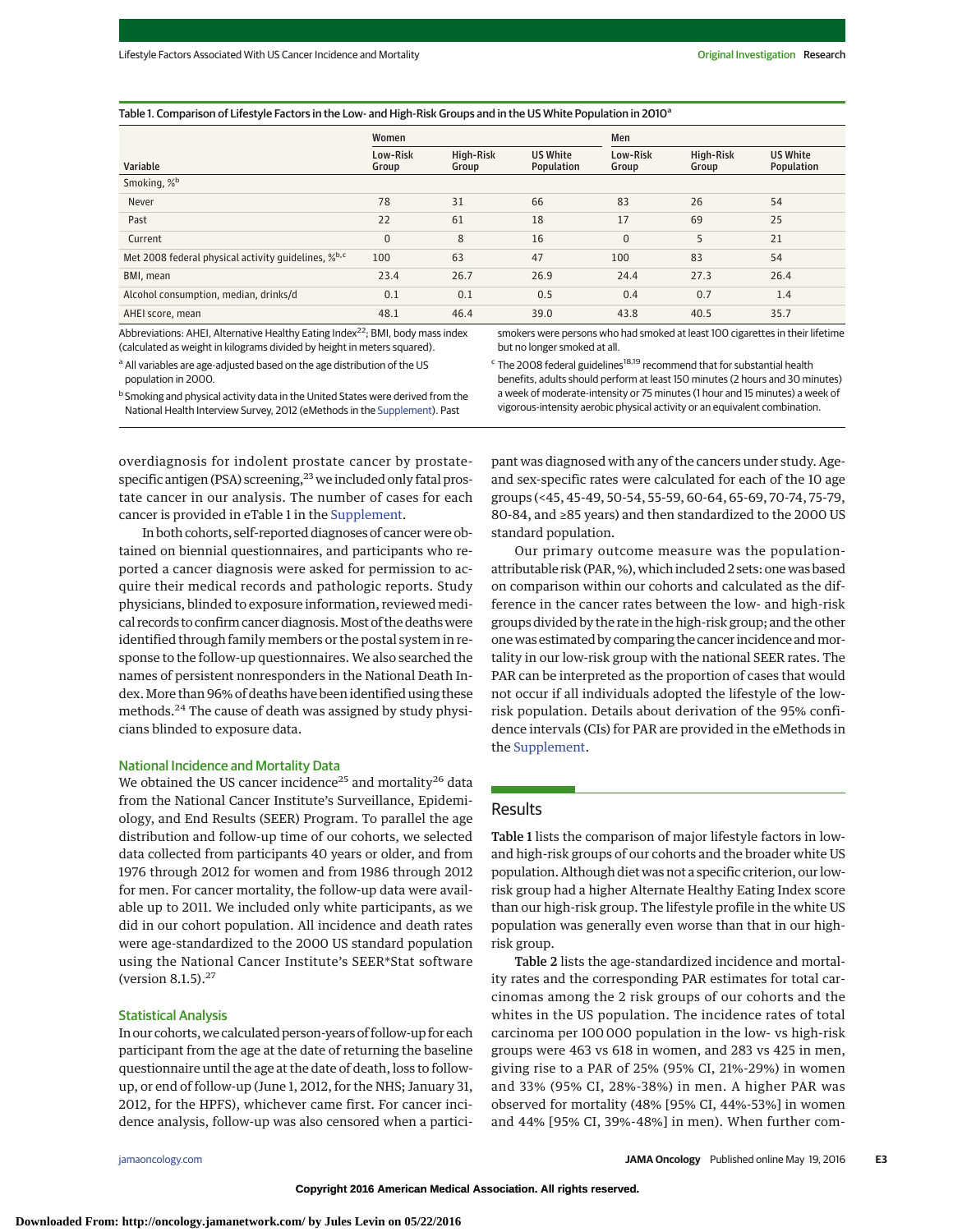Table 2. Incidence and Mortality Rates of Total Carcinomas in the Low- and High-Risk Groups and in the General US White Population, and the Corresponding Estimates of Population Attributable Risk<sup>a</sup>

|           | Participants, No. per 100 000 | PAR, % (95% CI)    |                                            |                                                 |                                                          |
|-----------|-------------------------------|--------------------|--------------------------------------------|-------------------------------------------------|----------------------------------------------------------|
| Variable  | Low-Risk<br>Group             | High-Risk<br>Group | US White<br><b>Population</b> <sup>b</sup> | Low-Risk<br>vs High-Risk<br>Groups <sup>c</sup> | Low-Risk Group<br>vs US White<br>Population <sup>d</sup> |
| Women     |                               |                    |                                            |                                                 |                                                          |
| Incidence | 463                           | 618                | 789                                        | $25(21-29)$                                     | 41 (39-44)                                               |
| Mortality | 132                           | 256                | 320                                        | 48 (44-53)                                      | 59 (55-62)                                               |
| Men       |                               |                    |                                            |                                                 |                                                          |
| Incidence | 283                           | 425                | 759                                        | 33 (28-38)                                      | $63(60-65)$                                              |
| Mortality | 156                           | 277                | 470                                        | 44 (39-48)<br>$- - - -$                         | $67(64-69)$                                              |

Abbreviation: PAR, population-attributable risk.

a Total carcinomas include all cancers other than skin cancer, brain cancer, and neoplasms of lymphatic and hematopoietic tissues. Nonfatal prostate cancer is excluded in men. All rates are standardized based on the age distribution of the US population in 2000.

and End Results (SEER) program.<sup>25,26</sup>

<sup>c</sup> Calculated as the difference in the cancer rates between the low- and high-risk groups divided by the rate of the high-risk group.

The 4 factors considered in the current study are among

<sup>d</sup> Calculated as the difference in the cancer rates between the low-risk group and the national rate divided by the national rate.

<sup>b</sup> The US rate was obtained from the Surveillance, Epidemiology,

paring our low-risk group with the white US population, we obtained a substantially higher PAR: 41% in women and 63% in men for incidence, and 59% in women and 67% in men for mortality.

We then assessed individual cancers (Figure 1 and Figure 2). Within our cohorts, the PARs for incident cancers in women and men, respectively, were 82% and 78% for lung, 29% and 20% for colon and rectum, 30% and 29% for pancreas, 36% and 44% for bladder, 36% and 4% for kidney, 16% and 38% for oral cavity and pharynx, 27% and 32% for liver, and 62% and 66% for esophagus. The PARs were 4% for breast cancer and 21% for endometrial, ovarian and fatal prostate cancer. A generally similar PAR was observed for cancer deaths except for a dramatic increase for some sites, including breast (12%), endometrium (49%), kidney in men (48%), and oral cavity and pharynx (75% in women and 57% in men).

When the low-risk group was compared with the US population, the resultant PARs were further increased. For example, the PAR rose to 15% for breast cancer incidence and 45% for mortality. For colorectal cancer, the PARs increased to 50% to 60% in both sexes.More detailed data are provided in eTable 2 in the [Supplement.](http://jama.jamanetwork.com/article.aspx?doi=10.1001/jamaoncol.2016.0843&utm_campaign=articlePDF%26utm_medium=articlePDFlink%26utm_source=articlePDF%26utm_content=jamaoncol.2016.0843)

## **Discussion**

In the 2 cohort studies of US white individuals, we found that overall, 20% to 40% of carcinoma cases and about half of carcinoma deaths can be potentially prevented through lifestyle modification. Not surprisingly, these figures increased to 40% to 70% when assessed with regard to the broader US population of whites, which has a much worse lifestyle pattern than our cohorts. Notably, approximately 80% to 90% of lung cancer deaths could be avoided if Americans adopted the lifestyle of the low-risk group, mainly by quitting smoking. For other cancers, from 10% to 70% of deaths could be prevented. These results provide strong support for the importance of environmental factors in cancer risk and reinforce the enormous potential of primary prevention for cancer control.

themost prevalent lifestyle factors convincingly linked to various cancers. Smoking contributed to 48.5% of deaths from the 12 smoking-related cancers in the United States.<sup>28</sup> Heavy alcohol consumption has been causally related to increased risk of cancers in several sites, including colorectum, breast, oral cavity, pharynx, larynx, esophagus, and liver; and possibly to a higher risk of cancers of the lung, pancreas, stomach, and gallbladder.<sup>29</sup> Obesity increases risk of cancers in the esophagus (adenocarcinoma), colorectum, pancreas, breast (after menopause), endometrium, kidney, and liver; and probably increases risk of cancers in the ovaries, prostate (advanced only), and gallbladder.<sup>3</sup> In contrast, physical activity has been linked to lower risk of cancers in the colorectum, breast, and endometrium.<sup>3</sup>

These compelling data together with the findings of the current study provide strong support for the argument that a large proportion of cancers are due to environmental factors and can be prevented by lifestyle modification.<sup>12</sup> Although the stochastic effects of DNA replication error may contribute to the variation in cancer incidence across different tissues,<sup>4</sup> these influences would be unlikely to explain the wide variation in cancer rates within tissues that have similar lifetime numbers of stem cell divisions or between individuals with different exposure profiles, or the rapidly increasing burden of cancer in low- and middle-income countries accompanying the global shifts in lifestyle and environmental exposures.<sup>8,30,31</sup>

Several previous studies have attempted to quantify the contribution of environmental factors to cancer risk, with the estimated PAR ranging from 30% to 50%.<sup>32-34</sup> A classic approach was often undertaken using the population prevalence of exposure and the relative risk estimate derived from the literature for each risk factor.<sup>35</sup> Therefore, several factors can contribute to the variation in PAR estimates, including differences in environmental factors considered in each study, varied definitions and prevalence of exposures, and different sources used to derive the relative risk estimates.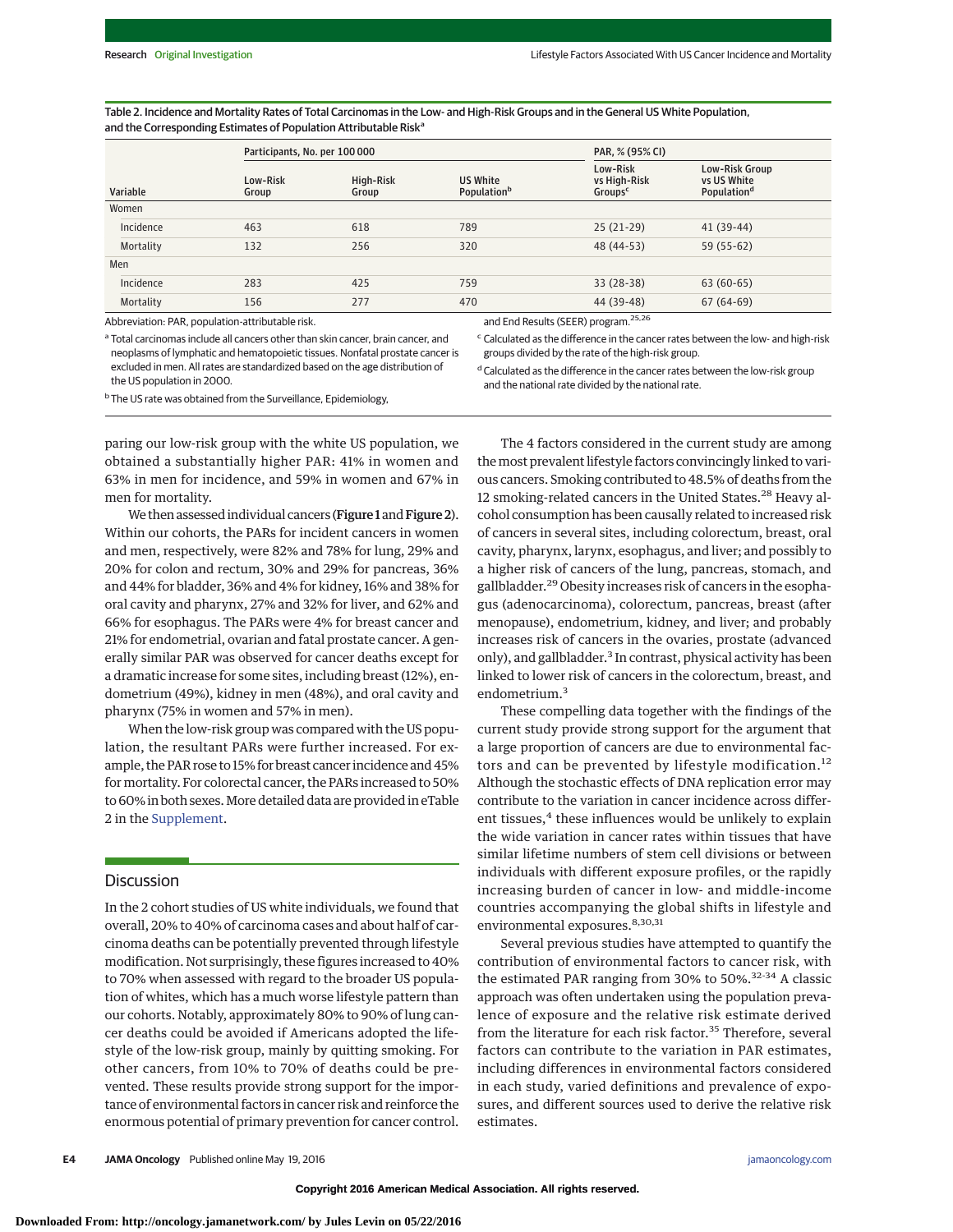

Figure 1. Cancer Incidence and the Corresponding Population-Attributable Risk (PAR) Estimates in the 2 Study Cohorts and the US White Population

A and B, The PAR estimates are reported as percentages, and the low-risk group serves as reference for both the general US white population and the high-risk groups.

In contrast, our study used the more straightforward approach of direct comparison of cancer rates between participants with distinct lifestyle profiles. This approach relies on detailed lifestyle and cancer follow-up data from 2 nationwide cohort studies and circumvents the need for derivation of relative risk estimates for each individual risk factor associated with each cancer. It also takes account of the joint contributions of multiple risk factors that are often difficult, if not impossible, to estimate by the classic approach owing to uncertainties about the interactions and complex relationships among risk factors.<sup>36</sup> This approach based on direct rather than derived data is similar to that used by Doll and Peto, <sup>37</sup> who compared US death rates with the lowest reliably observed death rates in other populations and estimated that about 75% of US cancer deaths could be attributed to lifestyle and other environmental factors.

Our results are also consistent with a recent study showing that cell division–related intrinsic risk factors alone in the

absence of environmental risk factors do not confer substantial cancer risk.<sup>12</sup> Through mathematical modeling, that study demonstrates that accumulation of endogenous stem-cellmutation errors, estimated by assuming widely different mutation rates, is not sufficient to account for the observed cancer risk.12 Taken together with our current empirical data, the 2 studies provide complementary evidence for the predominant role of extrinsic environmental factors in cancer risk.

However, it should be noted that we selected the 4 major lifestyle cancer risk factors for characterization of the lowrisk group to show the preventable potential of cancer rather than to conclude causally that these were the only factors relevant to cancer risk. Therefore, the PARs that we calculated might include contributions from other behaviors that are closely related to the 4 specified lifestyle factors and that are also important determinants for cancer risk (eg, diet).

Moreover, we used a less stringent threshold for characterization of the low-risk profile to allow for a meaningful analy-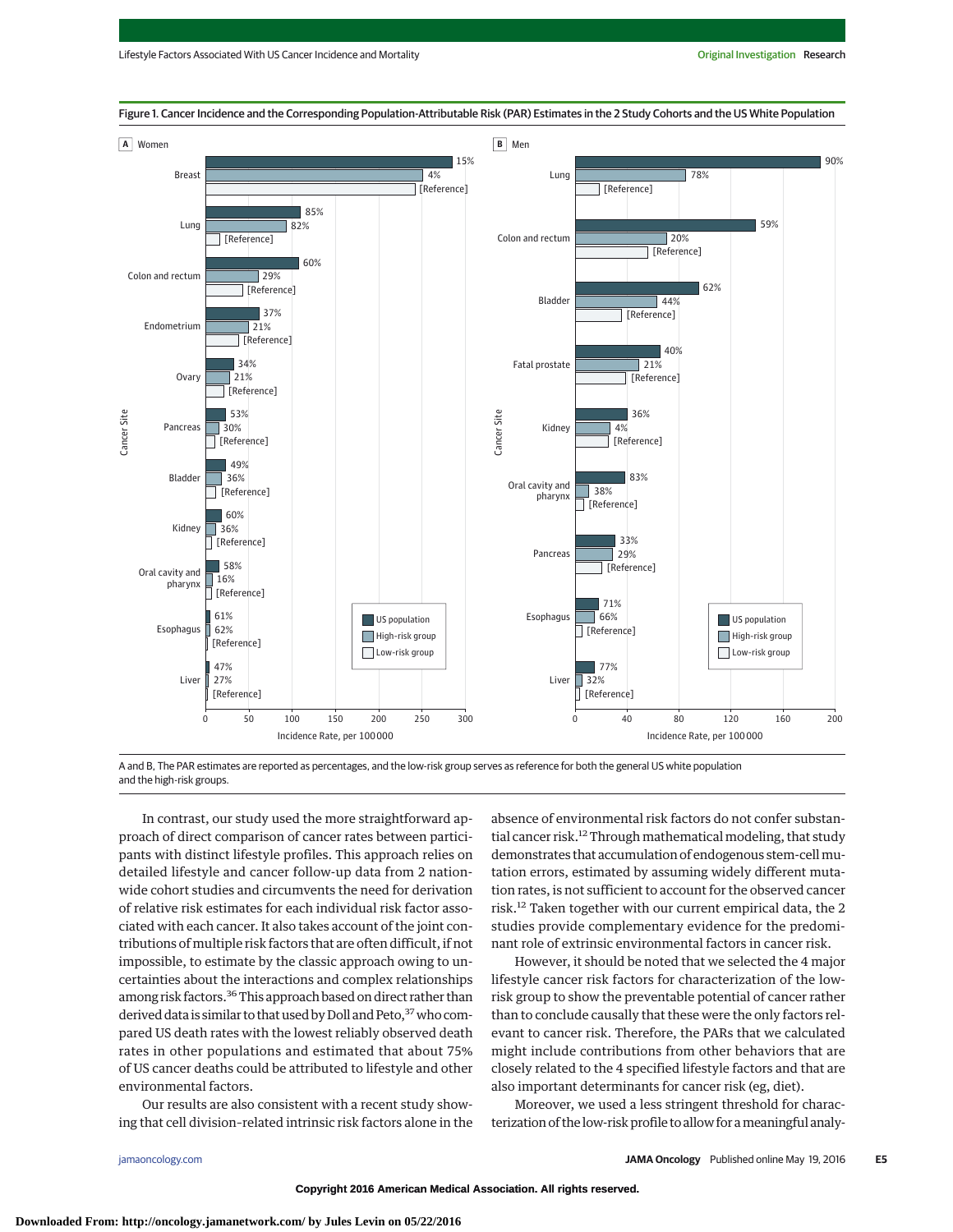

Figure 2. Cancer Mortality and the Corresponding Population-Attributable Risk (PAR) Estimates in the 2 Study Cohorts and the US White Population

A and B, The PAR estimates are reported as percentages, and the low-risk group serves as reference for both the general US white population and the high-risk groups.

sis for some less common cancers. For example, the upper limit for BMI was set at 27.5 rather than 25, as commonly used to define normal body weight. Thus, the potential preventability of cancer that can be achieved by primary prevention may be even higher than our estimates, especially considering other factors in the wider population, including occupational exposures, infectious agents, certain behaviors (eg, postmenopausal estrogen use), additional dietary factors, and earlylife exposures.<sup>38,39</sup>

It may be argued that the health professional backgrounds of the participants in our cohorts, especially those in the low-risk group, make them more health conscious and give them easier access to cancer screening and better treatment options than would be true in the general population; therefore, our PARs may have been overestimated. However, we did not find substantial difference between the 2 risk groups of our cohorts in the uptake of screening. For breast cancer, the rate of mammographic screening within the past 2 years, standardized to the 2000 US population, was 78% in the high-risk group and 83% in the low-risk group in 2010. For colorectal cancer, the age-standardized rates in 2010 of ever having lower endoscopic screening in the high-risk and low-risk groups were 63% and 70% in women, and 68% and 75% in men, respectively. Although direct comparison with the US data are difficult because of the differences in assessment methods and time frames, these estimates are generally consistent with the overall US screening uptake, $40,41$  suggesting that screening is unlikely to have a substantial influence on our PAR estimates.

With regard to participants' health professional status potentially conferring access to better cancer therapy, the similar PAR estimates for cancer mortality (67%) and incidence (61%) inmen argues against a strong influence of better therapy in our low-risk group relative to the general population—the reduction in cancer mortality was largely due to a reduction in incidence. In women, the PAR for mortality (59%) was substantially higher than for incidence (41%). Two main factors may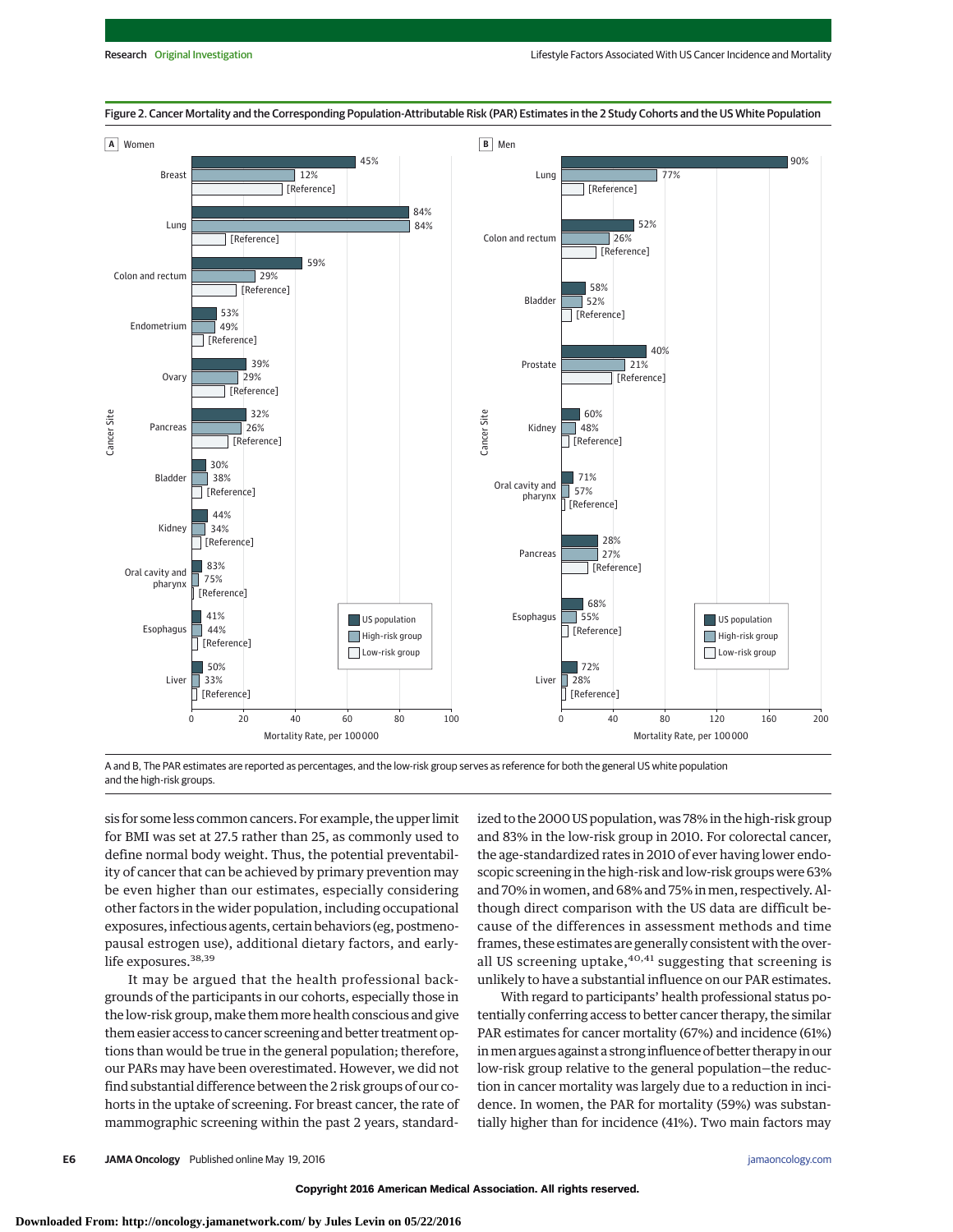have contributed to this difference. First, smoking has a predominant effect that results in a much higher PAR for incident lung cancer than for breast cancer (85% vs 15%). Yet, despite its low incidence in women, lung cancer is much more fatal than breast cancer, thus contributing relatively more to the PAR for mortality than for incidence. Indeed, after excluding lung and breast cancers from total carcinoma, we obtained similar PARs for incidence and mortality in women (50% vs 48%). Second, the PAR for breast cancer was much higher for mortality (45%) than for incidence (15%), partly because mammographic screening actually increases cancer incidence due to detection of early or indolent cancer.42 In addition, some risk factors, such as obesity and physical inactivity, may influence survival by causing more aggressive cancers, increasing cancer progression, ormaking cancer more difficult to diagnose early and treat.<sup>43-45</sup> Furthermore, the lifestyle risk factors lower incidence of comorbidities, such as cardiovascular disease and diabetes, which may affect cancer prognosis directly or indirectly (eg, by limiting aggressive therapy).46

#### **ARTICLE INFORMATION**

**Accepted for Publication:** March 9, 2016. **Published Online:** May 19, 2016.

doi[:10.1001/jamaoncol.2016.0843.](http://jama.jamanetwork.com/article.aspx?doi=10.1001/jamaoncol.2016.0843&utm_campaign=articlePDF%26utm_medium=articlePDFlink%26utm_source=articlePDF%26utm_content=jamaoncol.2016.0843)

**Author Contributions:** Drs Song and Giovannucci had full access to all of the data in the study and take responsibility for the integrity of the data and the accuracy of the data analysis. Study concept and design: Song, Giovannucci. Acquisition, analysis, or interpretation of data: Song, Giovannucci.

Drafting of the manuscript: Song. Critical revision of the manuscript for important intellectual content: Song, Giovannucci. Statistical analysis: Song, Giovannucci. Obtained funding: Giovannucci. Study supervision: Giovannucci.

#### **Conflict of Interest Disclosures:** None reported.

**Funding/Support:** This work was supported by National Institutes of Health grants P01 CA87969 (Giovannucci), UM1 CA186107, P01 CA55075 (Giovannucci) and UM1 CA167552.

**Role of the Funder/Sponsor:** The funders had no role in design and conduct of the study; collection, management, analysis, and interpretation of the data; preparation, review, or approval of the manuscript; and decision to submit the manuscript for publication.

**Additional Contributions:** We thank Geng Zong, PhD, Department of Nutrition, Harvard T.H. Chan School of Public Health, for his assistance with National Health and Nutrition Examination Survey analysis. Dr Zong did not receive any compensation for his contribution. We also thank the participants and staff of the Nurses' Health Study and the Health Professionals Follow-up Study for their valuable contributions as well as the following state cancer registries for their help: Alabama, Arizona, Arkansas, California, Colorado, Connecticut, Delaware, Florida, Georgia, Idaho, Illinois, Indiana, Iowa, Kentucky, Louisiana, Maine, Maryland, Massachusetts, Michigan, Nebraska, New Hampshire, New Jersey, New York, North Carolina, North Dakota, Ohio, Oklahoma, Oregon,

Pennsylvania, Rhode Island, South Carolina, Tennessee, Texas, Virginia, Washington, and Wyoming.

#### **REFERENCES**

**1**. Siegel RL, Miller KD, Jemal A. Cancer statistics, 2016. CA Cancer J Clin[. 2016;66\(1\):7-30.](http://www.ncbi.nlm.nih.gov/pubmed/26742998)

**2**. Ma J, Ward EM, Siegel RL, Jemal A. Temporal trends in mortality in the United States, 1969-2013. JAMA[. 2015;314\(16\):1731-1739.](http://www.ncbi.nlm.nih.gov/pubmed/26505597)

**3**. World Cancer Research Fund/American Institute for Cancer Research. Food, Nutrition, Physical Activity, and the Prevention of Cancer: a Global Perspective. Washington, DC: American Institute for Cancer Research; 2007.

**4**. Tomasetti C, Vogelstein B. Cancer etiology: variation in cancer risk among tissues can be explained by the number of stem cell divisions. Science[. 2015;347\(6217\):78-81.](http://www.ncbi.nlm.nih.gov/pubmed/25554788)

**5**. Wild C, Brennan P, Plummer M, Bray F, Straif K, Zavadil J. Cancer risk: role of chance overstated. Science[. 2015;347\(6223\):728.](http://www.ncbi.nlm.nih.gov/pubmed/25656657)

**6**. Potter JD, Prentice RL. Cancer risk: tumors excluded. Science[. 2015;347\(6223\):727.](http://www.ncbi.nlm.nih.gov/pubmed/25656658)

**7**. Gotay C, Dummer T, Spinelli J. Cancer risk: prevention is crucial. Science[. 2015;347\(6223\):728.](http://www.ncbi.nlm.nih.gov/pubmed/25656659)

**8**. Song M, Giovannucci EL. Cancer risk: many factors contribute. Science[. 2015;347\(6223\):728-729.](http://www.ncbi.nlm.nih.gov/pubmed/25678651)

**9**. O'Callaghan M. Cancer risk: accuracy of literature. Science[. 2015;347\(6223\):729.](http://www.ncbi.nlm.nih.gov/pubmed/25678652)

**10**. Rozhok AI, Wahl GM, DeGregori J. A critical examination of the "bad luck" explanation of cancer risk. [Cancer Prev Res \(Phila\)](http://www.ncbi.nlm.nih.gov/pubmed/26122457). 2015;8(9):762-764.

**11**. Giovannucci EL. Are most cancers caused by specific risk factors acting on tissues with high underlying stem cell divisions? [J Natl Cancer Inst](http://www.ncbi.nlm.nih.gov/pubmed/26553782). [2015;108\(3\):djv343.](http://www.ncbi.nlm.nih.gov/pubmed/26553782)

**12**. Wu S, Powers S, Zhu W, Hannun YA. Substantial contribution of extrinsic risk factors to cancer development. Nature[. 2016;529\(7584\):43-47.](http://www.ncbi.nlm.nih.gov/pubmed/26675728)

**13**. Ashford NA, Bauman P, Brown HS, et al. Cancer risk: role of environment. Science[. 2015;347](http://www.ncbi.nlm.nih.gov/pubmed/25678650) [\(6223\):727.](http://www.ncbi.nlm.nih.gov/pubmed/25678650)

Finally, we only included whites in our PAR estimates, which may not be generalizable to other ethnic groups. However, all of the considered factors have been established as risk factors in diverse ethnic groups, although there could be differences in the magnitudes of the associations.

# **Conclusions**

In conclusion, we found that a substantial proportion of cancer cases and even more deaths among US white individuals might be prevented by quitting smoking, avoiding heavy alcohol consumption, maintaining a BMI between 18.5 and 27.5, and exercising at a moderate intensity for at least 150 minutes or at a vigorous intensity for at least 75 minutes every week. These findings reinforce the predominant importance of lifestyle factors in determining cancer risk. Therefore, primary prevention should remain a priority for cancer control.

> **14**. Colditz GA, Manson JE, Hankinson SE. The Nurses' Health Study: 20-year contribution to the understanding of health among women. [J Womens](http://www.ncbi.nlm.nih.gov/pubmed/9065374) Health[. 1997;6\(1\):49-62.](http://www.ncbi.nlm.nih.gov/pubmed/9065374)

**15**. Rimm EB, Giovannucci EL, Willett WC, et al. Prospective study of alcohol consumption and risk of coronary disease in men. Lancet[. 1991;338](http://www.ncbi.nlm.nih.gov/pubmed/1678444) [\(8765\):464-468.](http://www.ncbi.nlm.nih.gov/pubmed/1678444)

**16**. Giovannucci E, Colditz G, Stampfer MJ, et al. The assessment of alcohol consumption by a simple self-administered questionnaire. [Am J Epidemiol](http://www.ncbi.nlm.nih.gov/pubmed/2021148). [1991;133\(8\):810-817.](http://www.ncbi.nlm.nih.gov/pubmed/2021148)

**17**. U.S. Department of Agriculture and U.S. Department of Health and Human Services. Dietary Guidelines for Americans, 2010. 7th ed. Washington, DC: US Government Printing Office; 2010.

**18**. Physical Activity Guidelines Advisory Committee. Physical Activity Guidelines Advisory Committee Report, 2008. Washington, DC: US Dept of Health and Human Services; 2008.

**19**. Arem H, Moore SC, Patel A, et al. Leisure time physical activity and mortality: a detailed pooled analysis of the dose-response relationship. [JAMA](http://www.ncbi.nlm.nih.gov/pubmed/25844730) Intern Med[. 2015;175\(6\):959-967.](http://www.ncbi.nlm.nih.gov/pubmed/25844730)

**20**. Chasan-Taber S, Rimm EB, Stampfer MJ, et al. Reproducibility and validity of a self-administered physical activity questionnaire for male health professionals. Epidemiology[. 1996;7\(1\):81-86.](http://www.ncbi.nlm.nih.gov/pubmed/8664406)

**21**. Mukamal KJ, Chiuve SE, Rimm EB. Alcohol consumption and risk for coronary heart disease in men with healthy lifestyles. [Arch Intern Med](http://www.ncbi.nlm.nih.gov/pubmed/17060546). 2006; [166\(19\):2145-2150.](http://www.ncbi.nlm.nih.gov/pubmed/17060546)

**22**. McCullough ML, Feskanich D, Stampfer MJ, et al. Diet quality and major chronic disease risk in men and women: moving toward improved dietary guidance. Am J Clin Nutr[. 2002;76\(6\):1261-1271.](http://www.ncbi.nlm.nih.gov/pubmed/12450892)

**23**. Etzioni R, Penson DF, Legler JM, et al. Overdiagnosis due to prostate-specific antigen screening: lessons from U.S. prostate cancer incidence trends. [J Natl Cancer Inst](http://www.ncbi.nlm.nih.gov/pubmed/12096083). 2002;94(13): [981-990.](http://www.ncbi.nlm.nih.gov/pubmed/12096083)

**24**. Stampfer MJ, Willett WC, Speizer FE, et al. Test of the National Death Index. [Am J Epidemiol](http://www.ncbi.nlm.nih.gov/pubmed/6720679). 1984; [119\(5\):837-839.](http://www.ncbi.nlm.nih.gov/pubmed/6720679)